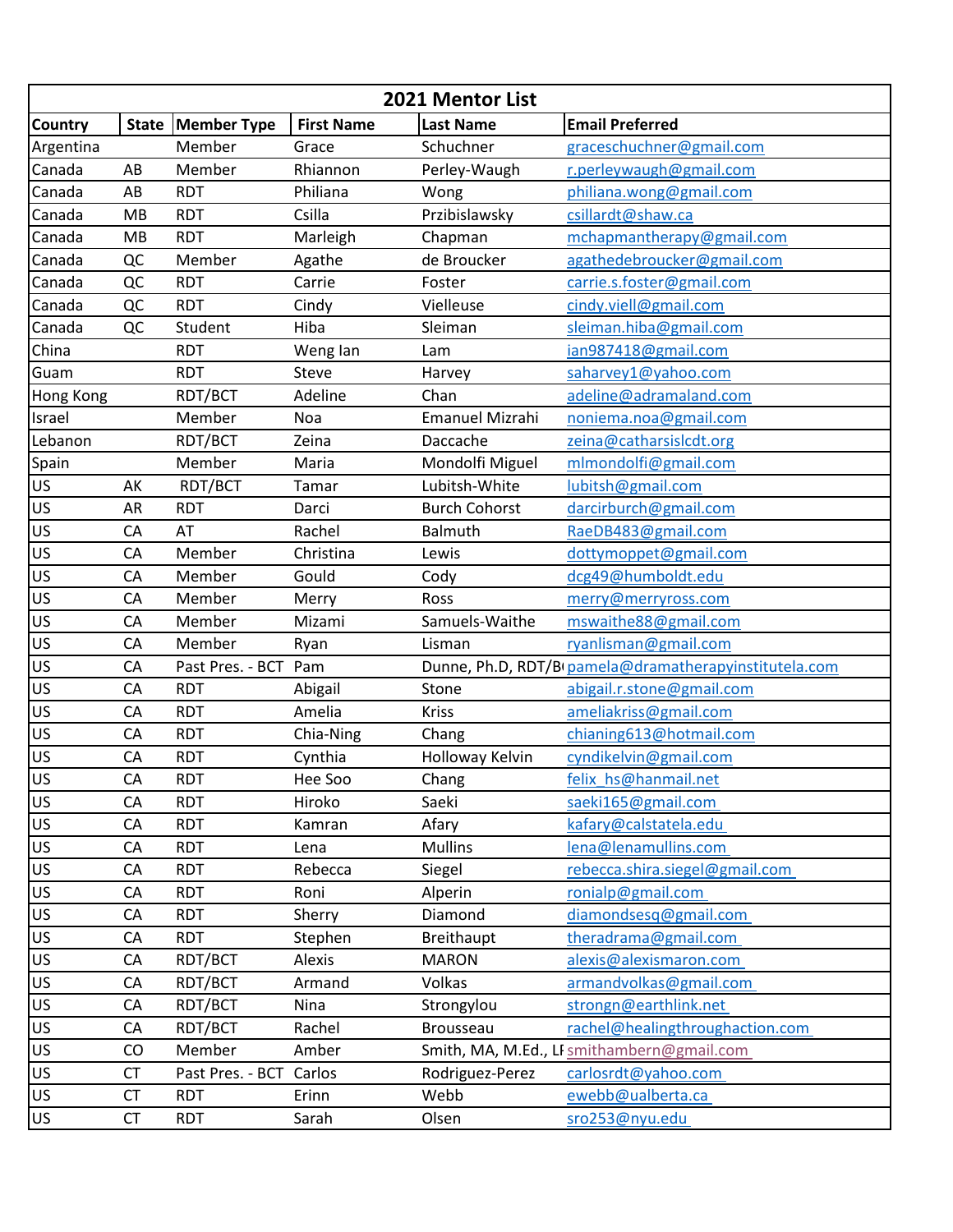| US        | FL.        | <b>RDT</b> | Anne           | Curtis            | ac_hearts@hotmail.com                   |
|-----------|------------|------------|----------------|-------------------|-----------------------------------------|
| US        | <b>FL</b>  | <b>RDT</b> | Sassia         | Hochberg          | swishe2@hotmail.com                     |
| US        | FL.        | RDT/BCT    | Loretta        | Gallo-Lopez       | lgallolopez@focusacademytampa.org       |
| US        | IA         | <b>RDT</b> | Peggy          | Somerville        | peggysomerville@ccaschools.org          |
| US        | IL         | AT         | Eleni          | Liossis Dimitriou | eleniliossis@gmail.com                  |
| US        | IL         | Member     | William        | Walton            | williamjwalton95@outlook.com            |
| US        | IL         | <b>RDT</b> | Kate           |                   | Hoffower, RDT, LCPC khoffower@gmail.com |
| US        | IL         | <b>RDT</b> | Keith          | Whipple           | k.whippit@gmail.com                     |
| US        | IN         | <b>RDT</b> | Theresa        | White             | theresa@intimeccs.com                   |
| US        | ${\sf IN}$ | RDT/BCT    | Whitney        | Sullivan          | daviswe07@gmail.com                     |
| US        | KS         | <b>RDT</b> | Katherine      | Lawrence          | katherinedlawrence@yahoo.com            |
| US        | KS         | RDT/BCT    | Lanell         | Finneran          | skyhiranch@aol.com                      |
| US        | MA         | <b>RDT</b> | Hang Yin Candy | Lo                | candylo@piece-of-sky.com                |
| US        | MA         | RDT/BCT    | Bobbi & Pete   | Kovner            | pkovner@gmail.com                       |
| US        | MA         | RDT/BCT    | Daniel         | Wiener            | Dan@rehearsalsforgrowth.com             |
| US        | MA         | RDT/BCT    | Jami           | Osborne           | jamiosbornelmhc@gmail.com               |
| US        | MA         | RDT/BCT    | Joel           | Gluck             | joelgluck@yahoo.com                     |
| US        | <b>MD</b>  | <b>RDT</b> | Krista         | Verrastro         | KmvRDT@gmail.com                        |
| US        | <b>MD</b>  | <b>RDT</b> | Tim            | Reagan            | timreagan19@gmail.com                   |
| US        | MN         | AT         | Marcelline     | Gangl             | gangl020@umn.edu                        |
| US        | <b>MN</b>  | <b>RDT</b> | Amy            | Tichy             | amy.tichy@gmail.com                     |
| US        | <b>MO</b>  | <b>RDT</b> | Paula          | Heller            | pheller0404@gmail.com                   |
| US        | <b>NC</b>  | <b>RDT</b> | Cameron        | Wade              | cameronleighwade@gmail.com              |
| US        | <b>NC</b>  | RDT/BCT    | Angela         | Wiley             | angela@dance-drama-therapy.com          |
| US        | <b>NJ</b>  | Member     | Spencer        | Olson             | spencer.tyler.olson@gmail.com           |
| US        | <b>NJ</b>  | <b>RDT</b> | Sheryl         | Machlowitz        | sherylynnmack@hotmail.com               |
| US        | <b>NJ</b>  | <b>RDT</b> | Tara           | Van Ness          | taragvanness@gmail.com                  |
| US        | <b>NV</b>  | <b>RDT</b> | Nicole         | Cooley            | nicolebrucato@gmail.com                 |
| US        | <b>NY</b>  | Member     | <b>Hollis</b>  | Witherspoon       | hollis.witherspoon@gmail.com            |
| US        | <b>NY</b>  | Member     | Isabel         | Shanahan          | isashanahan@gmail.com                   |
| US        | <b>NY</b>  | Member     | Kaitlynn       | Cornell           | kaitlynn.cornell@dwellnesstherapy.com   |
| US        | <b>NY</b>  | Member     | Opher          | Shamir            | opher44@gmail.com                       |
| <b>US</b> | <b>NY</b>  | <b>RDT</b> | Angie          | Nunez             | an1767@nyu.edu                          |
| US        | <b>NY</b>  | <b>RDT</b> | Carrie         | Watt              | carriewatt@gmail.com                    |
| US        | <b>NY</b>  | <b>RDT</b> | Cora Goldfarb  | <b>LP</b>         | cgoldfarblp@gmail.com                   |
| US        | <b>NY</b>  | <b>RDT</b> | Dani           | <b>Bryant</b>     | danibryant11@gmail.com                  |
| US        | <b>NY</b>  | <b>RDT</b> | Daniel         | Sherman           | djsherm@hotmail.com                     |
| US        | <b>NY</b>  | <b>RDT</b> | Elizabeth      | Swearingen        | elizabethswearingen@gmail.com           |
| US        | <b>NY</b>  | <b>RDT</b> | Hanna          | Rosenberg         | hanna.j.rosenberg@gmail.com             |
| US        | <b>NY</b>  | <b>RDT</b> | Jennifer       | <b>Brown</b>      | jenfaithbrown@gmail.com                 |
| US        | <b>NY</b>  | <b>RDT</b> | Kristen        | <b>Brookes</b>    | kristenbrookesrdt@gmail.com             |
| <b>US</b> | <b>NY</b>  | <b>RDT</b> | Natalie        | Gmora-Nyman       | ngmora@gmail.com                        |
| US        | <b>NY</b>  | <b>RDT</b> | Rebecca        | Versaci           | rebecca.versaci@gmail.com               |
| US        | <b>NY</b>  | <b>RDT</b> | Roxy           | Schoenfeld        | RoxySchoenfeld@gmail.com                |
| US        | <b>NY</b>  | RDT/BCT    | Adam           | Reynolds          | adamreynoldsphd@gmail.com               |
| US.       | <b>NY</b>  | RDT/BCT    | Heidi          | Landis            | heidilandis@gmail.com                   |
| US        | OH         | <b>RDT</b> | H. Dreme       | McLennan          | dreme.mclennan@gmail.com                |
|           |            |            |                |                   |                                         |